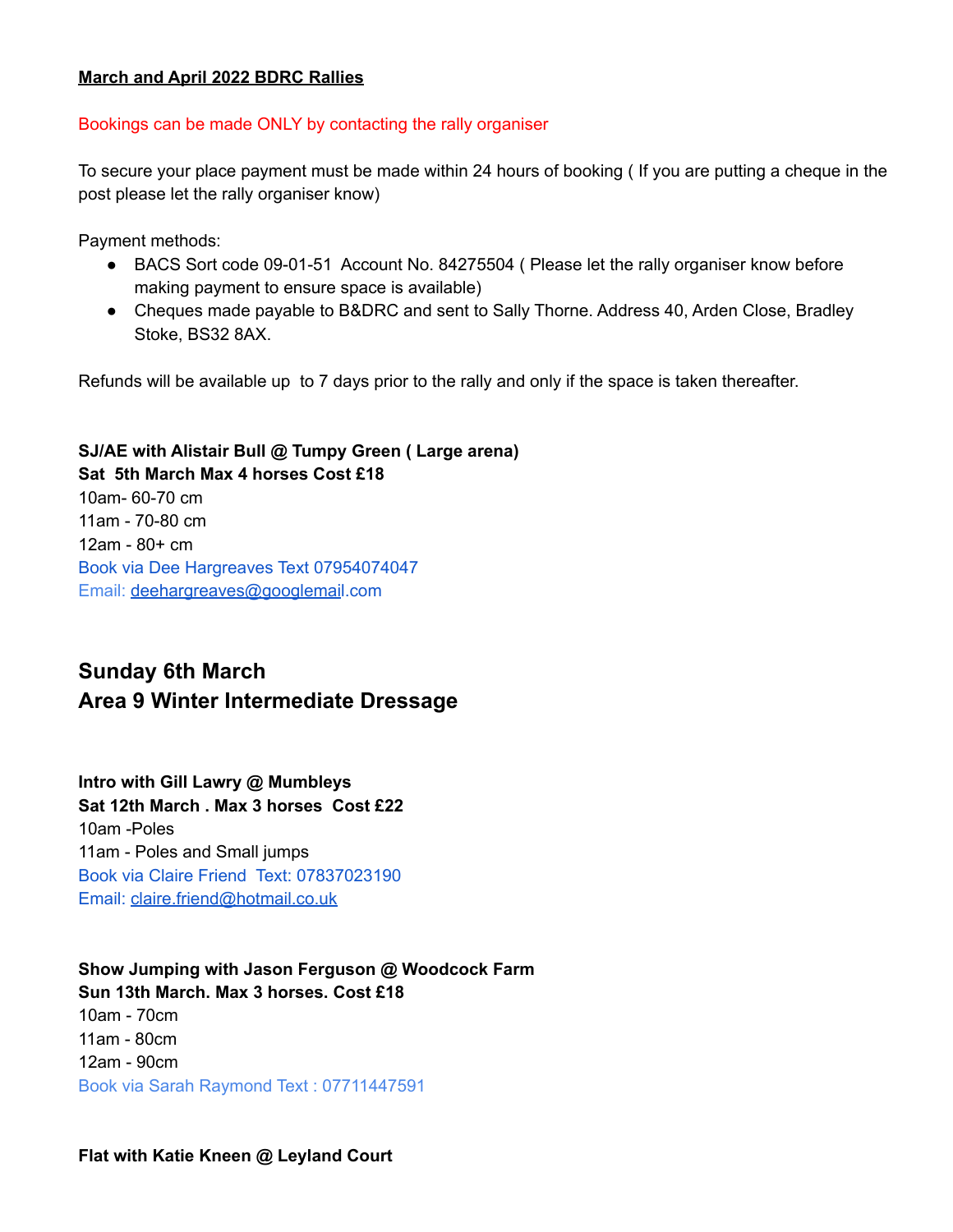**Thursday 17th March. Max 2 horses. Cost £25** 2pm Prelim 3pm Novice Book via Sue Micklewright Text:07854123208

### **Flat with Kate Scott at Burrows Court Sat 19th March Max 3 horses Cost £20** 9.30am Prelim 10.30am Novice

11.30am Novice Book via Vicki Mac Donald Text: 07876644271 Email: [vlmacdonald4@gmail.com](mailto:vlmacdonald4@gmail.com)

#### \*\*\*\*Visiting Instructor \*\*\*\*\*

**Flat and Show jumping with Natalie Passmore @ Tumpy Green Sun 20th March . Max 3 horses flat/ 4 horses SJ Cost - Flat £24 Show Jumping £20** 9am - Flat Prelim 10am - Flat Novice 11am - Flat Novice 12.30pm - Show Jumping 60-70 cm 1.30 pm - Show Jumping 70-80 cm 2.30pm - Show jumping 80-90 cm Book via Sarah Raymond Text. 07711447591

#### **Show Jumping with Rachel Sheldon@ Mumbleys Sat 26th March Max 3 horses Cost £22**

1pm - 60-70cm 2 pm - 70-80cm Book via Helen German Text:07774716161

## **Poles with Ellen Berchner- Nolan @ Billow Farm. Indoor arena Sun 27th March Max 3 horses Cost £22**

10am - Prelim 11am - Novice Book via Dee Hargreaves Text 07954074047 Email: dee [hargreaves](mailto:deehargreaves@googlemail.com)**@**googlemail.com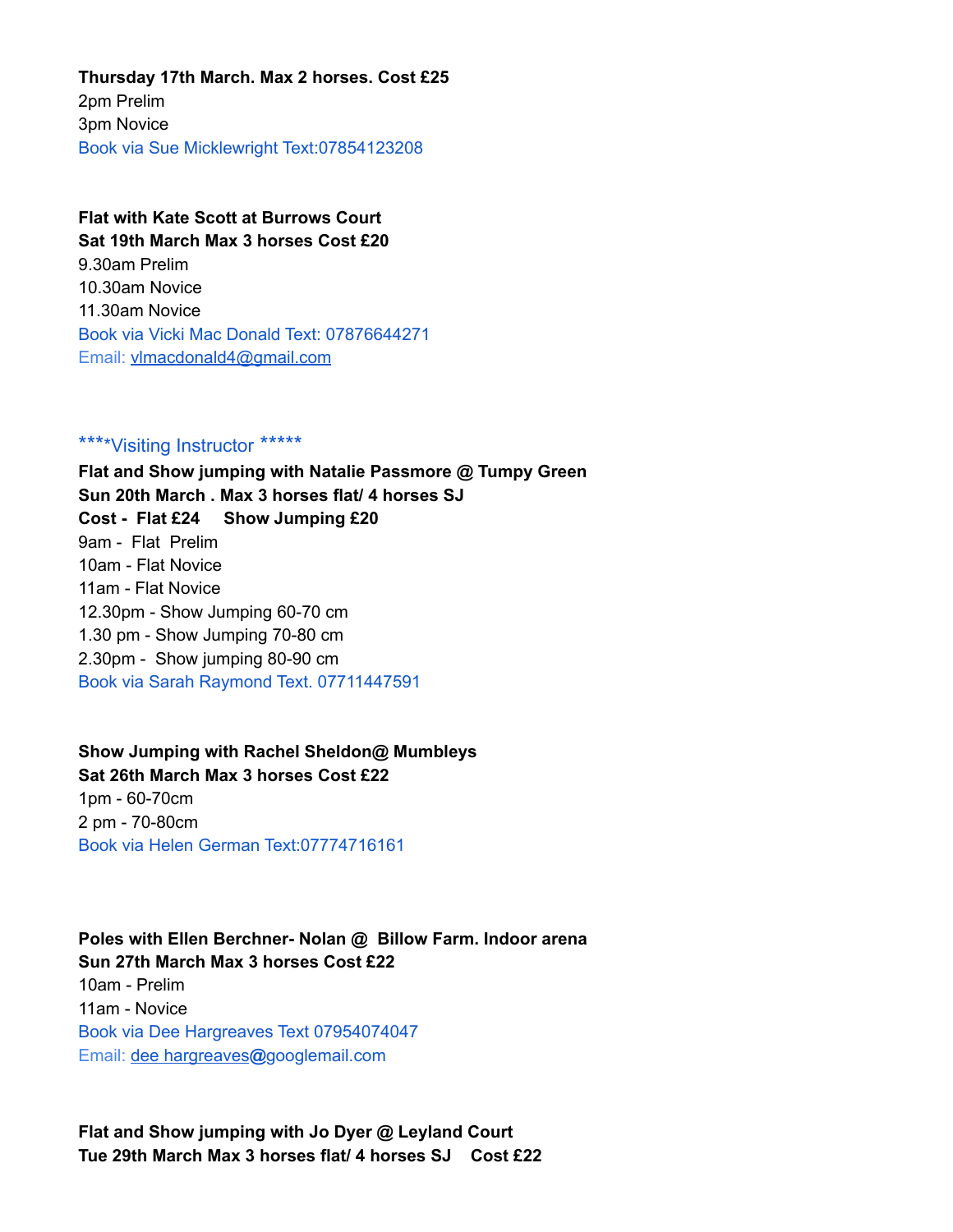10am - Flat indoor arena 11am - SJ 70cm Book via Sue Micklewright Text: 07854123208

**SJ/AE with Alistair Bull @ Tumpy Green ( Large arena) Sat 2nd April Max 4 horses Cost £18** 10am- 60-70 cm 11am - 70-80 cm 12am - 80+ cm Book via Dee Hargreaves Text 07954074047 Email: [deehargreaves@googlemai](mailto:deehargreaves@googlemail.com)l.com

**Show Jumping with Jason Ferguson @ Woodcock Farm TUESDAY 5th April. Max 3 horses. Cost £18** 10am - 70cm 11am - 80cm 12am - 90cm Book via Sarah Raymond Text : 07711447591

## **Fri 8th APRIL - DAY CAMP- TUMPY GREEN**

**Intro with Gill Lawry @ Kites Nest Sat 9th April Max 3 horses Cost £20** 10am -Poles 11am - Poles and Small jumps Book via Claire Friend Text: 07837023190 Email: [claire.friend@hotmail.co.uk](mailto:claire.friend@hotmail.co.uk)

**Flat with Kate Scott at Mumbleys Sun 10th April Max 3 horses Cost £22** 9.30am Prelim 10.30am Novice 11.30am Novice Book via Vicki Mac Donald Text: 07876644271 Email: [vlmacdonald4@gmail.com](mailto:vlmacdonald4@gmail.com)

**Flat and Poles with Janet MacDonald @ Tan House Tue 12th April. Max 3 horses Cost £15** 10am Prelim 11am Novice Book via Vicki Mac Donald Text: 07876644271 Email: [vlmacdonald4@gmail](mailto:vlmacdonald4@gmail.com).com

**Show jumping Rachel Sheldon@ Mumbleys Thu 14th April Max 3 horses Cost £20**